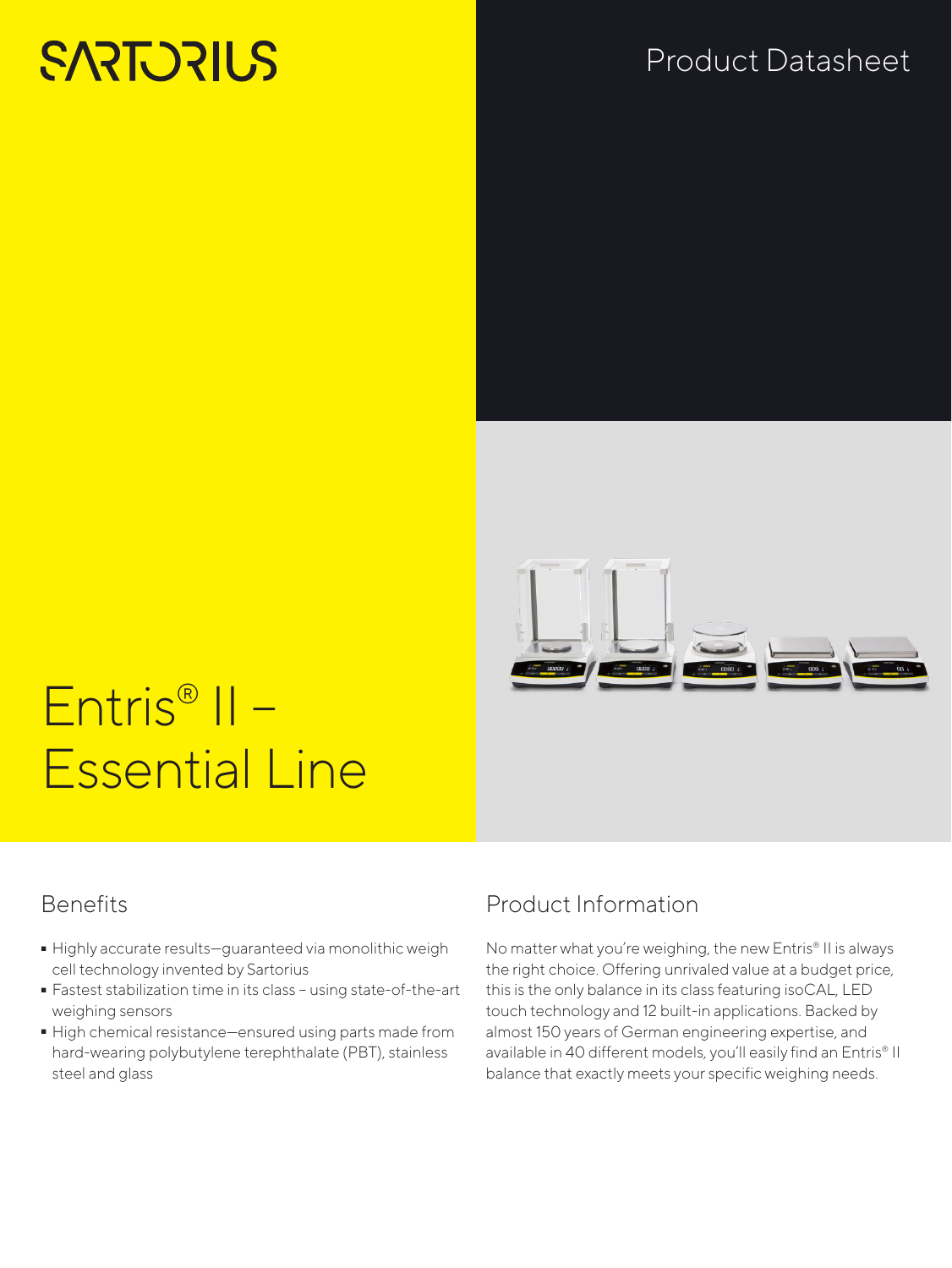#### General Technical Data

| <b>Ambient Conditions</b>                                     |                                                                                                                                                     | Value                                             |
|---------------------------------------------------------------|-----------------------------------------------------------------------------------------------------------------------------------------------------|---------------------------------------------------|
| Installation site                                             | For indoor use only, max. height above sea level                                                                                                    | 3000 m                                            |
| Temperature                                                   | Environment (metrological data)*<br>Environment<br>Storage and transport                                                                            | $+10 - +30 °C$<br>$+5 - +40 °C$<br>$-10 - +60 °C$ |
| Relative humidity**                                           | At temperatures up to 31° C, non-condensing, then linear decrease<br>from max. 80 % at 31° C to max. 50 % at 40° C                                  | $15 - 80%$                                        |
| No heat from heating systems or direct sunlight               |                                                                                                                                                     |                                                   |
| No electromagnetic fields                                     |                                                                                                                                                     |                                                   |
| <b>Power Supply Device</b>                                    |                                                                                                                                                     | Value                                             |
| Input voltage                                                 |                                                                                                                                                     | 15 V <sub>DC</sub> (±10 %)                        |
| Power consumption, max                                        |                                                                                                                                                     | 4 W                                               |
|                                                               | Only by Sartorius power supply unit YEPS01-15VOW with interchangeable country-specific plug-in AC adaptors                                          |                                                   |
| Power Supply Unit                                             |                                                                                                                                                     | Value                                             |
| Type: Sartorius power supply unit YEPS01-15V0W                |                                                                                                                                                     |                                                   |
| Primary                                                       | Voltage<br>Frequency<br>Current consumption, maximum                                                                                                | 100 - 240 VAC (±10 %)<br>$50 - 60$ Hz<br>0.2A     |
| Secondary                                                     | Voltage<br>Current, maximum                                                                                                                         | 15 VDC (±5 %)<br>0.53A                            |
| Short-circuit protection                                      |                                                                                                                                                     | Electronic                                        |
| Protection class according to IEC 60950-1                     |                                                                                                                                                     | Ш                                                 |
| Pollution level according to IEC 61010-1                      |                                                                                                                                                     | 2                                                 |
| Overvoltage category according to IEC 60664-1                 |                                                                                                                                                     | Ш                                                 |
| Other data: See label on the power supply unit                |                                                                                                                                                     |                                                   |
| Electromagnetic Compatibility                                 |                                                                                                                                                     |                                                   |
| Interference resistance: Suitable for use in industrial areas |                                                                                                                                                     |                                                   |
| Transient emissions                                           | Class B<br>Suitable for use in residential areas and areas that are connected to<br>a low voltage network that also supplies residential buildings. |                                                   |
| Materials                                                     |                                                                                                                                                     |                                                   |
| Housing                                                       | Polybutylene terephthalate (PBT)                                                                                                                    |                                                   |
| Control module                                                | Glass                                                                                                                                               |                                                   |
| Draft shield                                                  | Glass   polybutylene terephthalate (PBT)                                                                                                            |                                                   |
| Weighing pan                                                  | Stainless steel                                                                                                                                     |                                                   |
| Warm-up Time                                                  |                                                                                                                                                     | Value                                             |
| Device, approx                                                |                                                                                                                                                     | 2 <sub>h</sub>                                    |
|                                                               |                                                                                                                                                     |                                                   |

\* For conformity-assessed (verified) balances in accordance with EU requirements, refer to the information on the balance.

\*\* For conformity-assessed (verified) balances in accordance with EU requirements, the legal regulations apply.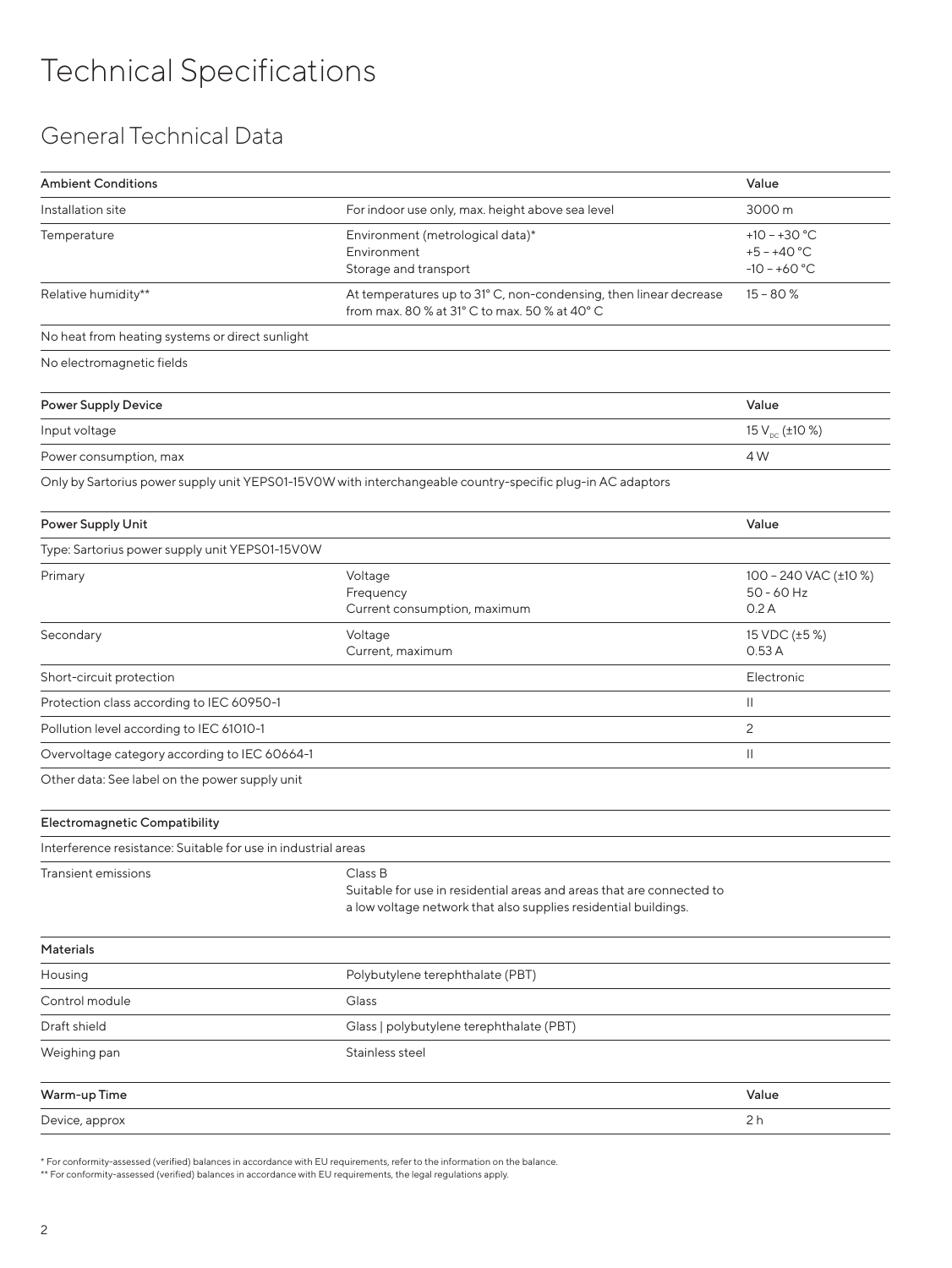#### Interfaces Specifications of the RS232 Interface Type of interface Serial interface Interface operation **Full duplex** Level **RS232** Connection D-sub connector, 9-pin Maximum cable length 10 m Pin assignment **Pin 1: Not assigned** Pin 1: Not assigned Pin 6: Not assigned Pin 2: Data output (TxD) Pin 7: Clear to Send (CTS)  $1000005$ Pin 3: Data input (RxD) Pin 8: Request to Send (RTS) 6 0 0 0 0 9 Pin 4: Not assigned Pin 9: Universal key Pin 5: Internal ground Specifications for the USB-C Interface Communication USB UTL Connectable devices Sartorius printers, Sartorius second display or PC Calibration Internal calibration isoCAL (models with marking i-1x) External calibration Selectable Weight Units\* Gram, kilogram, carat, pound, ounce, troy ounce, Hong Kong tael, Singapore tael, Taiwan tael, grain, pennyweights, milligram, parts per pound, China tael, mommes, Austrian carat, tola, baht, mesghal and Newton Display Intuitive, wear resistant LED screen with touch technology Built-in Applications - Weighing | Dosing<br>- Counting **Statistics**<br>**Peakhold** • Animal weighing<br>• Calculation | Fre • Counting<br>• Percentag - Calculation | Free factor ■ Percentage weighing<br>■ Mixing | Net total - Density determination • Checkweighing ■ Checkweighing<br>■ Mass unit conve - Mixing | Net total - Underfloor weighing feature  $\blacksquare$  Mass unit conversion - Components | Totalizing for bigger samples Languages English, German, France, Italian, Spanish, Portuguese, Russian, Polish Protection Chemical resistant housing parts<br>Glass parts of the draft shield are coated to reduce electrostatic influences - Dust cover for balances with draft<br>Glass parts of the draft shield are coated to reduce electrostatic influen - Dust cover for balances with draft shield Anti-theft Lock Kensington lock and lockdown capability for cable or chain

\* The availability of units depends on national legislation and is therefore country-specific.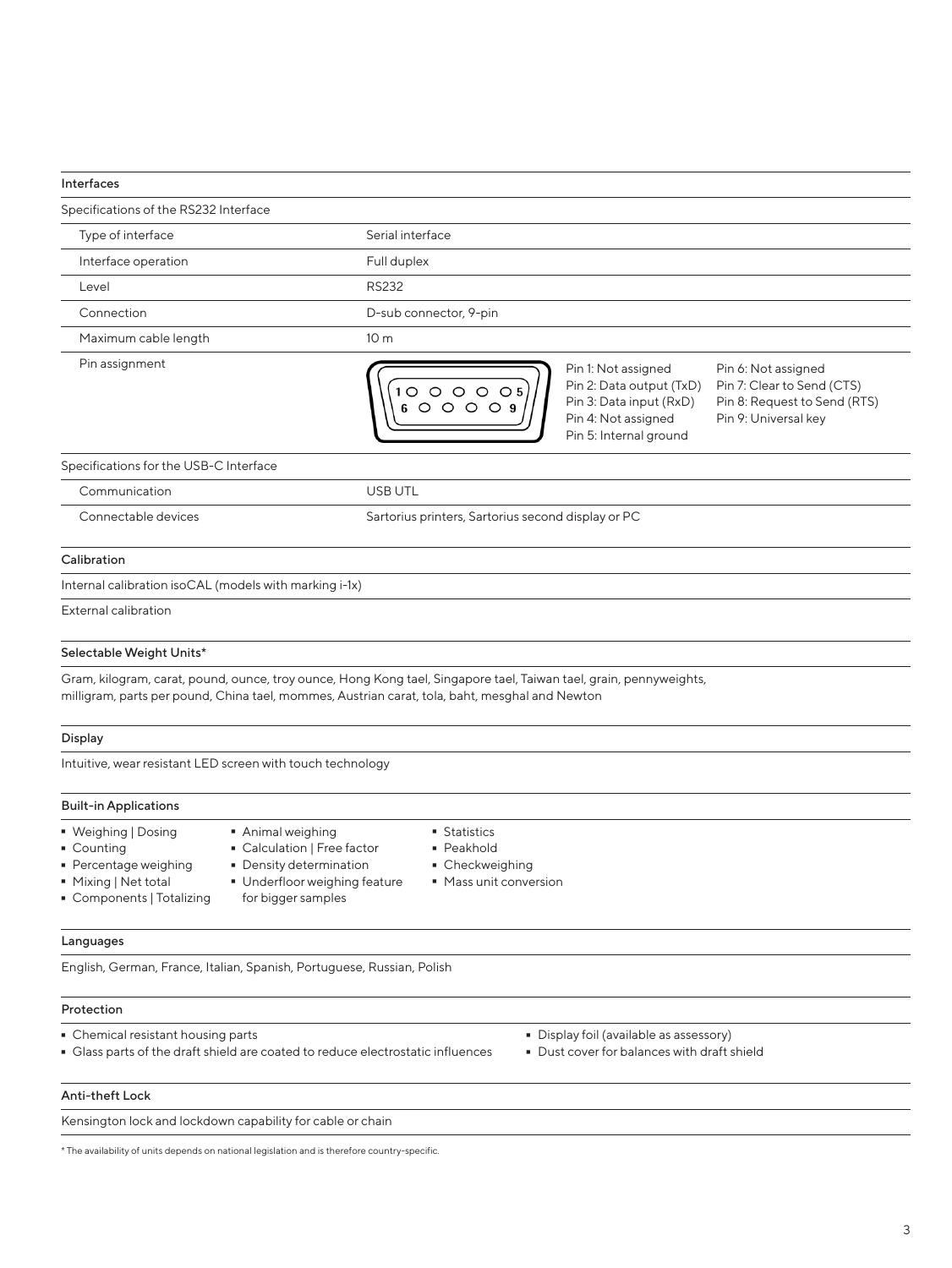#### Models with internal adjustment feature

| Model                                                                            | Unit         | $224i-1x^1$     | $124i - 1x1$    | $64i-1x$ <sup>1</sup> | $653i - 1x^1$             | $623i-1x^{1}$   | $423i-1x^1$     | $323i-1x^1$     | $223i-1x^{1}$   |
|----------------------------------------------------------------------------------|--------------|-----------------|-----------------|-----------------------|---------------------------|-----------------|-----------------|-----------------|-----------------|
| Readability   Scale interval (d)                                                 | mg           | O.1             | O.1             | 0.1                   |                           | $\overline{1}$  |                 |                 |                 |
| Maximum capacity (Max)                                                           | g            | 220             | 120             | 60                    | 650                       | 620             | 420             | 320             | 220             |
| Weighing system                                                                  |              | <b>EMC</b>      | <b>EMC</b>      | <b>EMC</b>            | EMC                       | EMC             | <b>EMC</b>      | EMC             | EMC             |
| Repeatability                                                                    |              |                 |                 |                       |                           |                 |                 |                 |                 |
| At 5% load, typical value                                                        | ±mg          | 0.08            | 0.08            | 0.08                  | 0.5                       | 0.5             | 0.5             | 0.5             | 0.5             |
| At approx. maximum load,<br>typical value                                        | $\pm$ mg     | O.1             | O.1             | O.1                   |                           | $\mathbf{1}$    | $\mathbf{1}$    |                 |                 |
| Linearity deviation                                                              |              |                 |                 |                       |                           |                 |                 |                 |                 |
| Limits                                                                           | $\pm$ mg     | 0.2             | 0.2             | 0.2                   | 2                         | $\overline{2}$  | $\overline{2}$  | $\overline{c}$  | 2               |
| Typical value                                                                    | $\pm$ mg     | 0.06            | 0.06            | 0.06                  | 0.6                       | 0.6             | 0.6             | 0.6             | 0.6             |
| Sensitivity drift between<br>+10 °C and +30 °C                                   | ±ppm/K       | 1.5             | 1.5             | 1.5                   | 2                         | $\overline{2}$  | $\overline{2}$  | 2               | 2               |
| Tare maximum capacity (subtractive)                                              |              |                 |                 |                       | <100% of maximum capacity |                 |                 |                 |                 |
| isoCAL (only for i-1x models):                                                   |              |                 |                 |                       |                           |                 |                 |                 |                 |
| Temperature change                                                               | K            | 1.5             | 1.5             | 1.5                   | 2                         | $\overline{2}$  | $\overline{2}$  | 2               | 2               |
| Time interval                                                                    | h            | $\overline{4}$  | $\overline{4}$  | $\overline{4}$        | 6                         | 6               | 6               | 6               | 6               |
| For models with approval:                                                        |              |                 |                 |                       |                           |                 |                 |                 |                 |
| Accuracy class                                                                   |              |                 |                 |                       | $\mathbf{H}$              | $\mathbf{H}$    | $\mathbf{  }$   | $\mathbf{H}$    | $\mathbb{I}$    |
| Type                                                                             |              | BC-EB           | BC-EB           | BC-EB                 | BC-ED                     | BC-ED           | BC-ED           | BC-ED           | BC-ED           |
| Verification scale interval (e)                                                  | mg           | $\overline{1}$  |                 |                       | 10                        | 10 <sup>°</sup> | 10 <sup>°</sup> | 10 <sup>°</sup> | 10 <sup>°</sup> |
| Minimum load (Min)                                                               | mg           | 10 <sup>°</sup> | 10 <sup>°</sup> | 10 <sup>°</sup>       | 20                        | 20              | 20              | 20              | 20              |
| Minimum initial weighing according to USP (United States Pharmacopeia), Chap. 41 |              |                 |                 |                       |                           |                 |                 |                 |                 |
| Optimum minimum initial weighing g                                               |              | 0.082           | 0.082           | 0.082                 | 0.82                      | 0.82            | 0.82            | 0.82            | 0.82            |
| Typical minimum initial weighing                                                 | g            | 0.16            | 0.16            | 0.16                  | $\overline{1}$            | $\overline{1}$  | $\mathbf{1}$    | $\overline{1}$  | $\overline{1}$  |
| Typical measurement time                                                         | S            | $\leq 2.0$      | $\leq 2.0$      | $\leq 2.0$            | $\leq 1.5$                | $\leq 1.5$      | $\leq 1.5$      | $\leq 1.5$      | $\leq 1.5$      |
| Typical stabilization time                                                       | $\mathsf{S}$ | $\leq 1.5$      | $\leq 1.5$      | $\leq 1.5$            | $\leq 1.0$                | $\leq 1.0$      | $\leq 1.0$      | $\leq 1.0$      | $\leq 1.0$      |
| Recommended calibration weight                                                   |              |                 |                 |                       |                           |                 |                 |                 |                 |
| External calibrated test weight                                                  | g            | 200             | 100             | 50                    | 500                       | 500             | 200             | 200             | 200             |
| Accuracy class in accordance<br>with OIML R111-1                                 |              | E <sub>2</sub>  | E <sub>2</sub>  | E <sub>2</sub>        | F1                        | F1              | F1              | F1              | F1              |
| Weighing pan size                                                                | mm           | Ø 90            | Ø 90            | Ø 90                  | Ø 120                     | Ø 120           | Ø 120           | Ø 120           | Ø 120           |
| Weighing chamber height*                                                         | mm           | 240             | 240             | 240                   | 50                        | 240             | 240             | 240             | 240             |
| Net weight, approx.                                                              | kg           | 6.20            | 6.20            | 6.20                  | 4.80                      | 6.30            | 6.30            | 6.30            | 6.30            |
| Gross weight, approx.                                                            | kg           | 8.00            | 8.00            | 8.00                  | 6.20                      | 8.10            | 8.10            | 8.10            | 8.10            |

\* upper edge of the weighing pan to the lower edge of the upper draft shield panel

1 Country-specific marking in model:

x = S: Standard balances without country-specific additions

x = SAR: Standard balances with country-specific additions for Argentina

x = SJP: Standard balances with country-specific additions for Japan

x = SKR: Standard balances with country-specific additions for South Korea x = CCN: Balances with approval for China

x = CEU: Conformity-assessed balances with EU type examination certificate without country-specific additions

x = CFR: Conformity-assessed balances with EU type

examinationcertificate only for France x = NUS: Balances with approval for USA and Canada

x = OBR: Balances with approval for Brazil x = OIN: Balances with approval for India

x = OJP: Balances with approval for Japan x = ORU: Balances with approval for Russia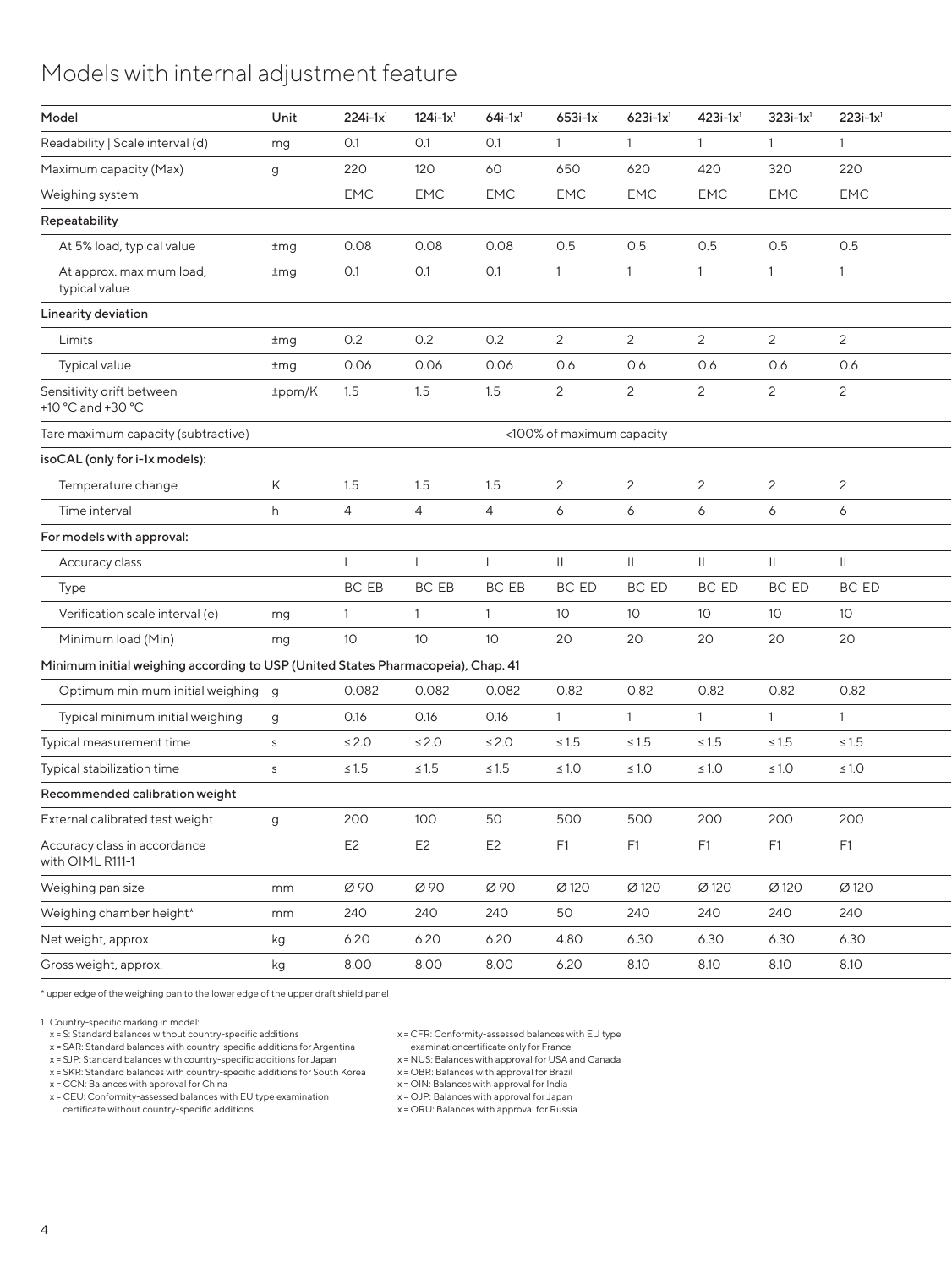|                           | 4202i-1x1<br>6202i-1x1                                                                                                                                                                                                         | $3202$ i-1x <sup>1</sup> | $2202i - 1x1$   | $1202i - 1x^1$                          | $822i - 1x^1$   | $622i - 1x^1$    | $8201i - 1x1$  | $5201i - 1x^1$                    | $2201i - 1x^1$  | 8200i-1x1                  | $6200i - 1x1$   |  |
|---------------------------|--------------------------------------------------------------------------------------------------------------------------------------------------------------------------------------------------------------------------------|--------------------------|-----------------|-----------------------------------------|-----------------|------------------|----------------|-----------------------------------|-----------------|----------------------------|-----------------|--|
| 10 <sup>°</sup>           | 10 <sup>°</sup>                                                                                                                                                                                                                | 10 <sup>°</sup>          | 10 <sup>°</sup> | 10 <sup>°</sup>                         | 10 <sup>°</sup> | 10 <sup>°</sup>  | 100            | 100                               | 100             | 1,000                      | 1,000           |  |
| 6,200                     | 4,200                                                                                                                                                                                                                          | 3,200                    | 2,200           | 1,200                                   | 820             | 620              | 8,200          | 5,200                             | 2,200           | 8,200                      | 6,200           |  |
| <b>EMC</b>                | <b>EMC</b>                                                                                                                                                                                                                     | EMC                      | <b>EMC</b>      | EMC                                     | <b>EMC</b>      | <b>EMC</b>       | <b>EMC</b>     | <b>EMC</b>                        | <b>EMC</b>      | EMC                        | EMC             |  |
|                           |                                                                                                                                                                                                                                |                          |                 |                                         |                 |                  |                |                                   |                 |                            |                 |  |
| 5                         | 5                                                                                                                                                                                                                              | 5                        | 5               | 5                                       | 5               | 5                | 50             | 50                                | 50              | 500                        | 500             |  |
| 10 <sup>°</sup>           | 10 <sup>°</sup>                                                                                                                                                                                                                | 10 <sup>°</sup>          | 10 <sup>°</sup> | 10 <sup>°</sup>                         | 10 <sup>°</sup> | 10 <sup>°</sup>  | 100            | 100                               | 100             | 1,000                      | 1,000           |  |
|                           |                                                                                                                                                                                                                                |                          |                 |                                         |                 |                  |                |                                   |                 |                            |                 |  |
| 20                        | 20                                                                                                                                                                                                                             | 20                       | 20              | 20                                      | 20              | 20               | 100            | 100                               | 100             | 1,000                      | 1,000           |  |
| 6                         | 6                                                                                                                                                                                                                              | 6                        | 6               | 6                                       | 6               | 6                | 60             | 60                                | 60              | 600                        | 600             |  |
| $\overline{2}$            | 2                                                                                                                                                                                                                              | $\overline{2}$           | $\overline{2}$  | 2                                       | $\overline{2}$  | $\overline{2}$   | $\overline{4}$ | 2                                 | $\overline{2}$  | $\overline{4}$             | $\overline{4}$  |  |
|                           |                                                                                                                                                                                                                                |                          |                 |                                         |                 |                  |                |                                   |                 |                            |                 |  |
| <100% of maximum capacity |                                                                                                                                                                                                                                |                          |                 |                                         |                 |                  |                |                                   |                 |                            |                 |  |
|                           |                                                                                                                                                                                                                                |                          |                 |                                         |                 |                  |                |                                   |                 |                            |                 |  |
| $\overline{2}$            | 2                                                                                                                                                                                                                              | $\overline{2}$           | $\overline{c}$  | 2                                       | $\overline{2}$  | $\overline{2}$   | $\overline{2}$ | 2                                 | $\overline{2}$  | $\overline{2}$             | $\overline{2}$  |  |
| 6                         | 6                                                                                                                                                                                                                              | 6                        | 6               | 6                                       | 6               | 6                | 6              | 6                                 | 6               | 6                          | 6               |  |
|                           |                                                                                                                                                                                                                                |                          |                 |                                         |                 |                  |                |                                   |                 |                            |                 |  |
| $\mathbf{H}$              | $\mathbf{H}$                                                                                                                                                                                                                   | $\mathbb{H}$             | $\mathbf{H}$    | $\mathbf{H}$                            | $\mathbf{  }$   | $\mathbf{H}$     | $\mathbb{H}$   | $\mathbf{  }$                     | $\mathbf{  }$   | $\mathbf{H}$               | $\mathbb{H}$    |  |
| BC-EE                     | BC-EE                                                                                                                                                                                                                          | BC-EE                    | BC-EE           | BC-EE                                   | BC-EE           | BC-EE            | BC-EG          | BC-EE                             | BC-EE           | BC-EG                      | BC-EG           |  |
| 100                       | 100                                                                                                                                                                                                                            | 100                      | 100<br>500      | 100                                     | 100             | 100              | 1,000          | 100                               | 100             | 1,000                      | 1,000<br>50,000 |  |
| 500                       | 500                                                                                                                                                                                                                            | 500                      |                 | 500                                     | 500             | 500              | 5,000          | 5,000                             | 5,000           | 50,000                     |                 |  |
| 8.2                       | 8.2                                                                                                                                                                                                                            | 8.2                      | 8.2             | 8.2                                     | 8.2             | 8.2              | 82             | 82                                | 82              | 820                        | 820             |  |
| 10 <sup>°</sup>           | 10 <sup>°</sup>                                                                                                                                                                                                                | 10 <sup>°</sup>          | $10-10$         | 10 <sup>°</sup>                         | 10 <sup>°</sup> | 10 <sup>°</sup>  | 100            | 100                               | 100             | 1,000                      | 1,000           |  |
| $\leq 1.0$                | $\leq 1.0$                                                                                                                                                                                                                     | $\leq 1.0$               | $\leq 1.0$      | $\leq 1.0$                              | $\leq 1.0$      | $\leq 1.0$       | $\leq 1.0$     | $\leq 1.0$                        | $\leq 1.0$      | $\leq 1.0$                 | $\leq 1.0$      |  |
| $\leq 0.9$                | $\leq 0.9$                                                                                                                                                                                                                     | $\leq 0.9$               | $\leq 0.9$      | $\leq 0.9$                              | $\leq 0.9$      | $\leq 0.9$       | $\leq 0.9$     | $\leq 0.9$                        | $\leq 0.9$      | $\leq 0.9$                 | $\leq 0.9$      |  |
|                           |                                                                                                                                                                                                                                |                          |                 |                                         |                 |                  |                |                                   |                 |                            |                 |  |
|                           | 5,000 2,000 2,000 2,000 1,000                                                                                                                                                                                                  |                          |                 |                                         | 500             | 500              | 5,000          | 5,000                             | 2,000           | 5,000 5,000                |                 |  |
|                           |                                                                                                                                                                                                                                |                          |                 |                                         |                 | F2               | F2             | F2                                | F <sub>2</sub>  | F2                         | <b>F2</b>       |  |
|                           |                                                                                                                                                                                                                                |                          |                 |                                         |                 |                  |                |                                   |                 |                            |                 |  |
|                           | 182 × 182 182 × 182 182 × 182 182 × 182 182 × 182 182 × 182 182 × 182 182 × 182 182 × 182 182 × 182 182 × 182 × 182 × 182 × 182 × 182 × 182 × 182 × 182 × 182 × 182 × 182 × 182 × 182 × 182 × 182 × 182 × 182 × 182 × 182 × 18 |                          |                 |                                         |                 |                  |                |                                   |                 |                            |                 |  |
|                           | the control of the control of the control of the con-                                                                                                                                                                          |                          |                 | and the state of the state of the state |                 | $\alpha = 0.000$ |                | $\alpha \rightarrow \alpha \beta$ | $\alpha = 0.01$ | the company of the company |                 |  |
| 6.20                      | 6.20                                                                                                                                                                                                                           | 6.20                     | 6.20            | 6.20                                    | 6.20            | 6.20             | 6.20           | 6.20 6.20                         |                 | 6.20 6.20                  |                 |  |
|                           | 7.00                                                                                                                                                                                                                           |                          |                 |                                         |                 |                  |                |                                   |                 |                            |                 |  |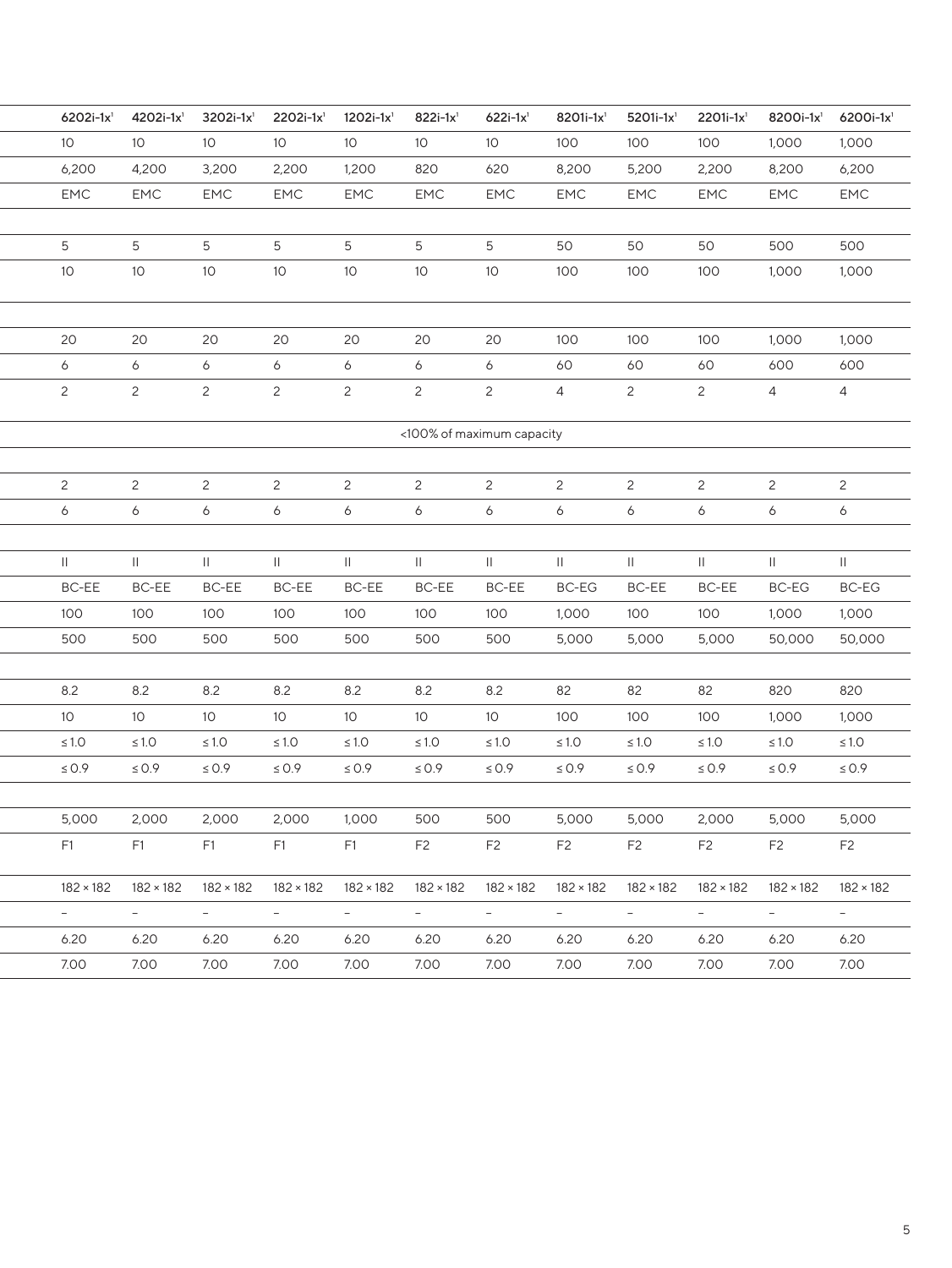#### Models without internal adjustment feature, with approval

| Model                                                                            | Unit         | $224 - 1x1$     | $124 - 1x1$     | $64-1x^{1}$     | $653 - 1x1$               | $623 - 1x^{1}$  | $423 - 1x^{1}$  | $323 - 1x^{1}$  | $223 - 1x^{1}$  |
|----------------------------------------------------------------------------------|--------------|-----------------|-----------------|-----------------|---------------------------|-----------------|-----------------|-----------------|-----------------|
| Readability   Scale interval (d)                                                 | mg           | O.1             | O.1             | O.1             | $\overline{1}$            | $\overline{1}$  | $\overline{1}$  | $\overline{1}$  |                 |
| Maximum capacity (Max)                                                           | g            | 220             | 120             | 60              | 650                       | 620             | 420             | 320             | 220             |
| Weighing system                                                                  |              | <b>EMC</b>      | EMC             | <b>EMC</b>      | EMC                       | <b>EMC</b>      | EMC             | <b>EMC</b>      | EMC             |
| Repeatability                                                                    |              |                 |                 |                 |                           |                 |                 |                 |                 |
| At 5% load, typical value                                                        | $\pm$ mg     | 0.08            | 0.08            | 0.08            | 0.5                       | 0.5             | 0.5             | 0.5             | 0.5             |
| At approx. maximum load,<br>typical value                                        | $\pm$ mg     | 0.1             | O.1             | O.1             | - 1                       | $\overline{1}$  | $\overline{1}$  |                 |                 |
| Linearity deviation                                                              |              |                 |                 |                 |                           |                 |                 |                 |                 |
| Limits                                                                           | $\pm$ mg     | 0.2             | 0.2             | 0.2             | $\overline{2}$            | $\overline{2}$  | $\overline{2}$  | $\overline{2}$  | $\overline{c}$  |
| Typical value                                                                    | $\pm$ mg     | 0.06            | 0.06            | 0.06            | 0.6                       | 0.6             | 0.6             | 0.6             | 0.6             |
| Sensitivity drift between<br>+10 °C and +30 °C                                   | ±ppm/K       | 1.5             | 1.5             | 1.5             | $\overline{2}$            | $\overline{2}$  | $\overline{2}$  | $\overline{2}$  | $\overline{c}$  |
| Tare maximum capacity (subtractive)                                              |              |                 |                 |                 | <100% of maximum capacity |                 |                 |                 |                 |
| For models with approval:                                                        |              |                 |                 |                 |                           |                 |                 |                 |                 |
| Accuracy class                                                                   |              |                 |                 |                 | $\mathbf{H}$              | $\mathbf{II}$   | $\mathbb{I}$    | $\mathbf{H}$    | $\mathbf{H}$    |
| Type                                                                             |              | BC-EB           | BC-EB           | BC-EB           | BC-ED                     | BC-ED           | BC-ED           | BC-ED           | BC-ED           |
| Verification scale interval (e)                                                  | mg           | $\overline{1}$  | $\overline{1}$  | $\overline{1}$  | 10 <sup>°</sup>           | 10 <sup>°</sup> | 10 <sup>°</sup> | 10 <sup>°</sup> | 10 <sup>°</sup> |
| Minimum load (Min)                                                               | mg           | 10 <sup>°</sup> | 10 <sup>°</sup> | 10 <sup>°</sup> | 20                        | 20              | 20              | 20              | 20              |
| Minimum initial weighing according to USP (United States Pharmacopeia), Chap. 41 |              |                 |                 |                 |                           |                 |                 |                 |                 |
| Optimum minimum initial weighing g                                               |              | 0.082           | 0.082           | 0.082           | 0.82                      | 0.82            | 0.82            | 0.82            | 0.82            |
| Typical minimum initial weighing                                                 | $\mathbf{g}$ | 0.16            | 0.16            | 0.16            | $\overline{1}$            | $\overline{1}$  | $\overline{1}$  | $\overline{1}$  | $\overline{1}$  |
| Typical measurement time                                                         | S            | $≤2.0$          | $\leq$ 2.0      | $≤2.0$          | $\leq 1.5$                | $≤1.5$          | $\leq 1.5$      | $\leq 1.5$      | $\leq1.5$       |
| Typical stabilization time                                                       | S            | $\leq 1.5$      | $≤1.5$          | $\leq 1.5$      | $\leq 1.0$                | $\leq 1.0$      | ≤1.0            | $\leq 1.0$      | ≤1.0            |
| Recommended calibration weight                                                   |              |                 |                 |                 |                           |                 |                 |                 |                 |
| External calibrated test weight                                                  | g            | 200             | 100             | 50              | 500                       | 500             | 200             | 200             | 200             |
| Accuracy class in accordance with<br><b>OIML R111-1</b>                          |              | E <sub>2</sub>  | E <sub>2</sub>  | E <sub>2</sub>  | F1                        | F1              | F1              | F1              | F1              |
| Weighing pan size                                                                | mm           | Ø 90            | Ø 90            | Ø 90            | Ø 120                     | Ø 120           | Ø 120           | Ø 120           | Ø 120           |
| Weighing chamber height*                                                         | mm           | 240             | 240             | 240             | 50                        | 240             | 240             | 240             | 240             |
| Net weight, approx.                                                              | kg           | 5.90            | 5.90            | 5.90            | 4.50                      | 5.90            | 5.90            | 5.90            | 5.90            |
| Gross weight, approx.                                                            | kg           | 7.70            | 7.70            | 7.70            | 5.80                      | 7.70            | 7.70            | 7.70            | 7.70            |
|                                                                                  |              |                 |                 |                 |                           |                 |                 |                 |                 |

\* upper edge of the weighing pan to the lower edge of the upper draft shield panel

1 Country-specific marking in model:

x = CCN: Balances with approval for China x = NUS: Balances with approval for USA and Canada x = OIN: Balances with approval for India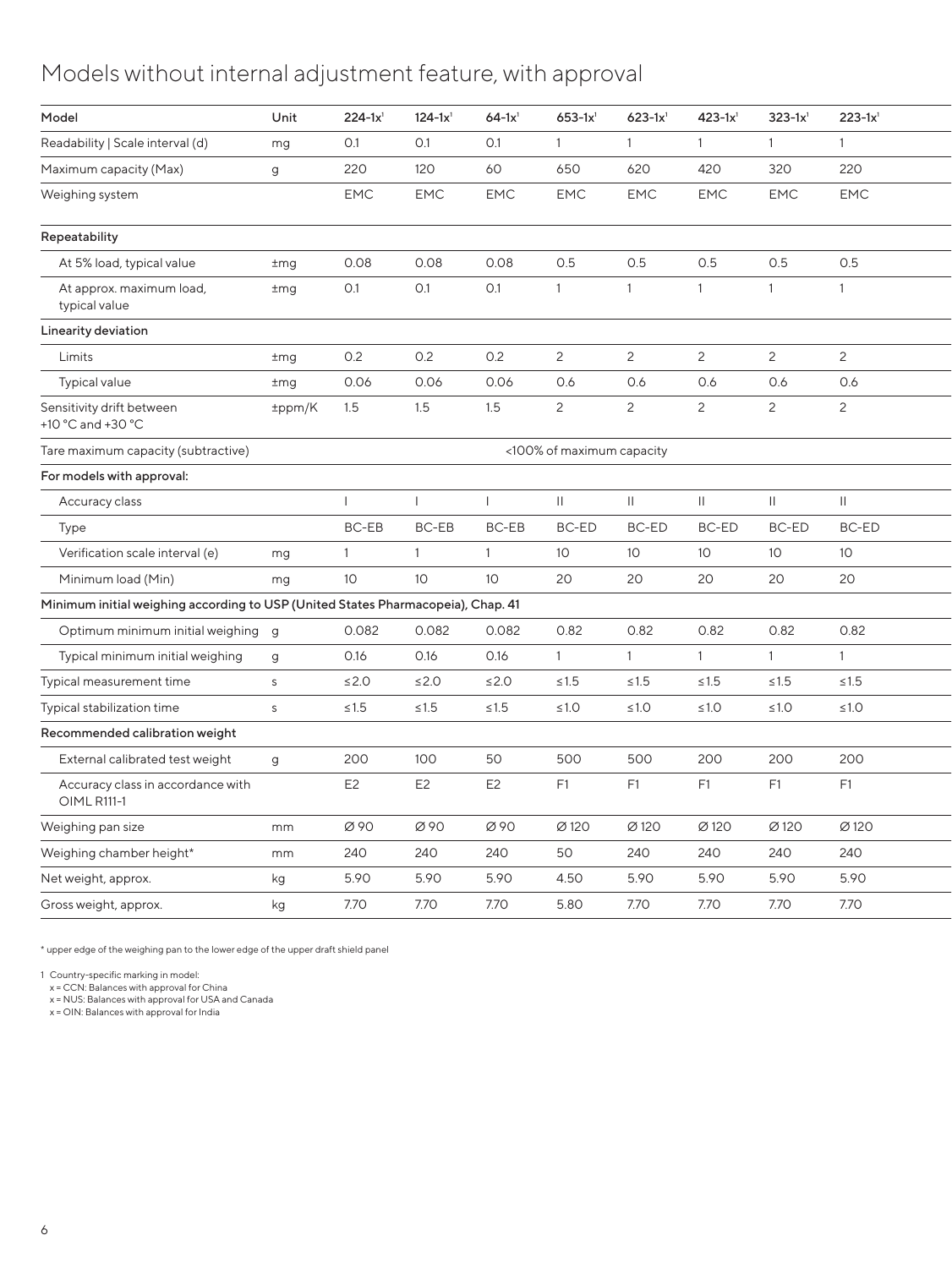| $6202 - 1x^{1}$           | $4202 - 1x1$     | $3202 - 1x^{1}$  | $2202 - 1x^1$    | $1202 - 1x^1$    | $822 - 1x^{1}$   | $622 - 1x1$              | $8201 - 1x^{1}$            | $5201 - 1x^1$    | $2201 - 1x^1$    | $8200 - 1x^{1}$  | $6200 - 1x1$     |
|---------------------------|------------------|------------------|------------------|------------------|------------------|--------------------------|----------------------------|------------------|------------------|------------------|------------------|
| 10 <sup>°</sup>           | 10               | 10 <sup>°</sup>  | 10 <sup>°</sup>  | 10 <sup>°</sup>  | $10$             | 10 <sup>°</sup>          | 100                        | 100              | 100              | 1,000            | 1,000            |
| 6,200                     | 4,200            | 3,200            | 2,200            | 1,200            | 820              | 620                      | 8,200                      | 5,200            | 2,200            | 8,200            | 6,200            |
| <b>EMC</b>                | EMC              | EMC              | EMC              | <b>EMC</b>       | <b>EMC</b>       | <b>EMC</b>               | Strain<br>gauge            | <b>EMC</b>       | <b>EMC</b>       | Strain<br>gauge  | Strain<br>gauge  |
|                           |                  |                  |                  |                  |                  |                          |                            |                  |                  |                  |                  |
| 5                         | 5                | 5                | 5                | 5                | 5                | 5                        | 50                         | 50               | 50               | 500              | 500              |
| $10$                      | 10 <sup>°</sup>  | 10 <sup>°</sup>  | 10 <sup>°</sup>  | 10 <sup>°</sup>  | 10 <sup>°</sup>  | 10 <sup>°</sup>          | 100                        | 100              | 100              | 1,000            | 1,000            |
|                           |                  |                  |                  |                  |                  |                          |                            |                  |                  |                  |                  |
| 20                        | 20               | 20               | 20               | 20               | 20               | 20                       | 300                        | 100              | 100              | 1,000            | 1,000            |
| 6                         | 6                | 6                | $6\overline{6}$  | 6                | 6                | 6                        | 100                        | 60               | 60               | 600              | 600              |
| $\mathbf{2}^{\prime}$     | 2                | $\overline{2}$   | $\overline{2}$   | $\overline{c}$   | $\overline{2}$   | $\overline{2}$           | $\overline{7}$             | $\overline{2}$   | $\overline{2}$   | $\overline{7}$   | $7\overline{ }$  |
| <100% of maximum capacity |                  |                  |                  |                  |                  |                          |                            |                  |                  |                  |                  |
|                           |                  |                  |                  |                  |                  |                          |                            |                  |                  |                  |                  |
| $\mathbf{H}$              | $\mathbf{H}$     | $\mathbf{II}$    | $\mathbf{H}$     | $\mathbf{H}$     | $\vert\vert$     | $\vert\vert$             | $\mathop{\rm   }\nolimits$ |                  | $\vert\vert$     | $\mathbf{II}$    | $\mathbf{H}$     |
| BC-EE                     | BC-EE            | BC-EE            | <b>BC-EE</b>     | BC-EE            | BC-EE            | <b>BC-EE</b>             | BC-EI                      | BC-EE            | BC-EE            | BC-EI            | BC-EI            |
| 100                       | 100              | 100              | 100              | 100              | 100              | 100                      | 1,000                      | 100              | 100              | 1,000            | 1,000            |
| 500                       | 500              | 500              | 500              | 500              | 500              | 500                      | 5,000                      | 5,000            | 5,000            | 50,000           | 50,000           |
|                           |                  |                  |                  |                  |                  |                          |                            |                  |                  |                  |                  |
| 8.2                       | 8.2              | 8.2              | 8.2              | 8.2              | 8.2              | 8.2                      | 82                         | 82               | 82               | 820              | 820              |
| 10 <sup>°</sup>           | 10 <sup>°</sup>  | 10 <sup>°</sup>  | 10 <sup>°</sup>  | 10 <sup>°</sup>  | 10 <sup>°</sup>  | 10 <sup>°</sup>          | 100                        | 100              | 100              | 1,000            | 1,000            |
| $\leq 1.0$                | $\leq 1.0$       | $\leq 1.0$       | $\leq 1.0$       | $\leq 1.0$       | $≤1.0$           | $\leq 1.0$               | $\leq 1.0$                 | ≤1.0             | $\leq 1.0$       | $\leq 1.0$       | $≤1.0$           |
| $\leq$ 0.9                | $\leq$ 0.9       | $\leq$ 0.9       | $\leq$ 0.9       | $\leq$ 0.9       | $\leq$ 0.9       | $\leq$ 0.9               | $\leq$ 0.9                 | $\leq$ 0.9       | $\leq$ 0.9       | $\leq$ 0.9       | $\leq$ 0.9       |
|                           |                  |                  |                  |                  |                  |                          |                            |                  |                  |                  |                  |
| 5,000                     | 2,000            | 2,000            | 2,000            | 1,000            | 500              | 500                      | 5,000                      | 5,000            | 2,000            | 5,000            | 5,000            |
| F <sub>1</sub>            | F1               | F1               | F1               | F1               | F <sub>2</sub>   | F <sub>2</sub>           | F <sub>2</sub>             | F <sub>2</sub>   | F <sub>2</sub>   | F <sub>2</sub>   | F <sub>2</sub>   |
| $182 \times 182$          | $182 \times 182$ | $182 \times 182$ | $182 \times 182$ | $182 \times 182$ | $182 \times 182$ | $182 \times 182$         | $182 \times 182$           | $182 \times 182$ | $182 \times 182$ | $182 \times 182$ | $182 \times 182$ |
| $\overline{\phantom{a}}$  | $\sim$           | $\sim$           | $\sim$           | $\sim$           | $\sim$           | $\overline{\phantom{a}}$ | $\sim$                     | $\sim$           | $\sim$           | $\sim$           | $\sim$           |
| 4.60                      | 4.60             | 4.60             | 4.60             | 4.60             | 4.60             | 4.60                     | 4.30                       | 4.60             | 4.60             | 4.30             | 4.30             |
| 5.40                      | 5.40             | 5.40             | 5.40             | 5.40             | 5.40             | 5.40                     | 5.10                       | 5.40             | 5.40             | 5.10             | 5.10             |
|                           |                  |                  |                  |                  |                  |                          |                            |                  |                  |                  |                  |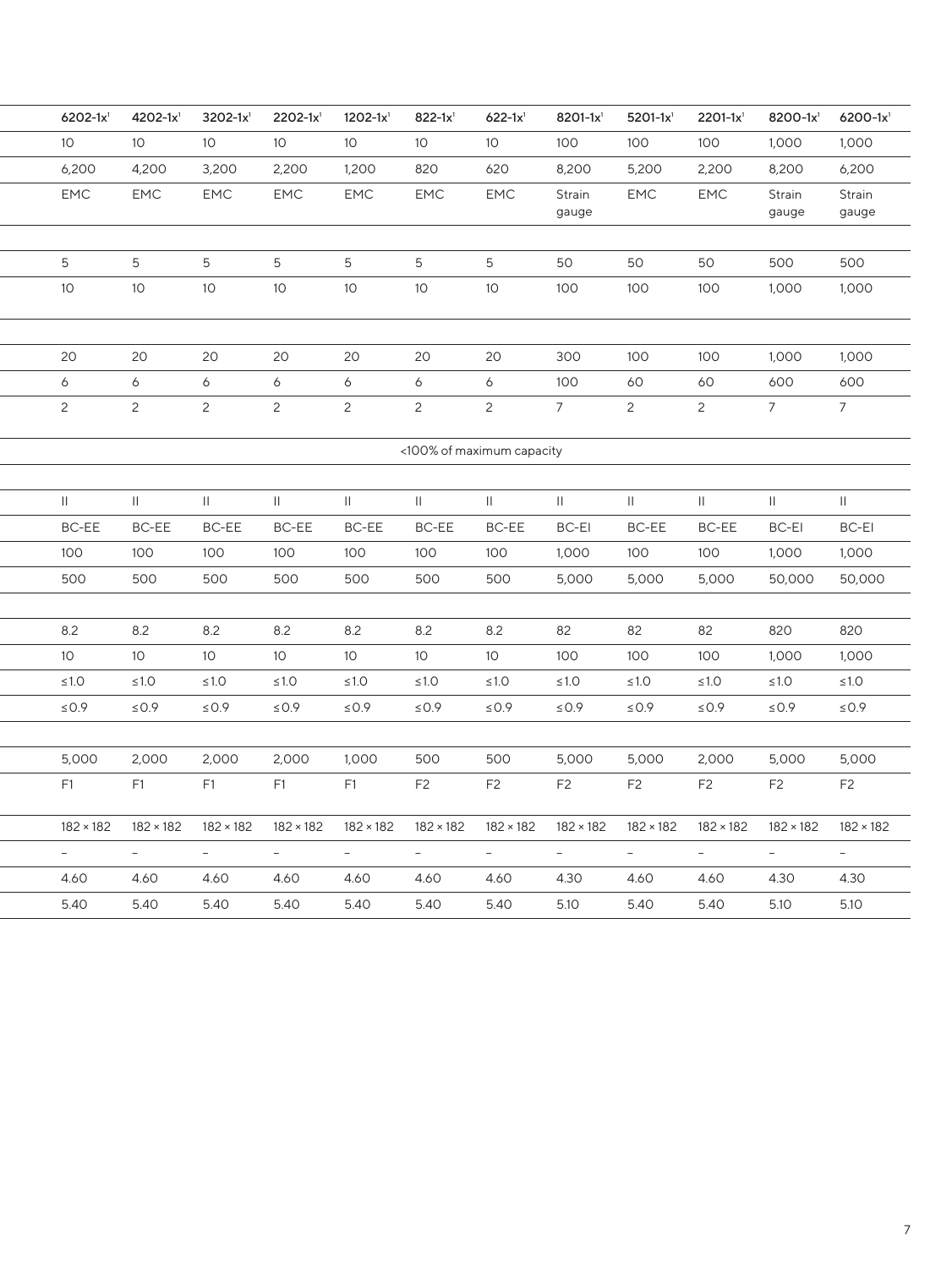#### Models without internal adjustment feature, without approval

| Model                                                                            | Unit     | $224 - 1x^1$   | $124 - 1x^1$   | $64-1x^{1}$    | $653 - 1x1$               | $623 - 1x^{1}$ | $423 - 1x^{1}$ | $323 - 1x^{1}$ | $223 - 1x^1$   |
|----------------------------------------------------------------------------------|----------|----------------|----------------|----------------|---------------------------|----------------|----------------|----------------|----------------|
| Readability   Scale interval (d)                                                 | mg       | 0.1            | O.1            | 0.1            |                           |                |                |                |                |
| Maximum capacity (Max)                                                           | g        | 220            | 120            | 60             | 650                       | 620            | 420            | 320            | 220            |
| Weighing system                                                                  |          | <b>EMC</b>     | EMC            | <b>EMC</b>     | <b>EMC</b>                | <b>EMC</b>     | EMC            | <b>EMC</b>     | EMC            |
| Repeatability                                                                    |          |                |                |                |                           |                |                |                |                |
| At 5% load, typical value                                                        | $\pm$ mg | 0.08           | 0.08           | 0.08           | 0.5                       | 0.5            | 0.5            | 0.5            | 0.5            |
| At approx. maximum load,<br>typical value                                        | $\pm$ mg | 0.1            | O.1            | O.1            |                           | $\overline{1}$ | $\overline{1}$ |                |                |
| Linearity deviation                                                              |          |                |                |                |                           |                |                |                |                |
| Limits                                                                           | $\pm$ mg | 0.2            | 0.2            | 0.2            | $\overline{2}$            | $\overline{2}$ | $\overline{2}$ | $\overline{c}$ | $\overline{c}$ |
| Typical value                                                                    | $\pm$ mg | 0.06           | 0.06           | 0.06           | 0.6                       | 0.6            | 0.6            | 0.6            | 0.6            |
| Sensitivity drift between<br>+10 °C and +30 °C                                   | ±ppm/K   | 1.5            | 1.5            | 1.5            | 2                         | 2              | $\overline{2}$ | $\overline{2}$ | $\overline{c}$ |
| Tare maximum capacity (subtractive)                                              |          |                |                |                | <100% of maximum capacity |                |                |                |                |
| Minimum initial weighing according to USP (United States Pharmacopeia), Chap. 41 |          |                |                |                |                           |                |                |                |                |
| Optimum minimum initial weighing g                                               |          | 0.082          | 0.082          | 0.082          | 0.82                      | 0.82           | 0.82           | 0.82           | 0.82           |
| Typical minimum initial weighing                                                 | g        | 0.16           | 0.16           | 0.16           |                           | $\overline{1}$ | $\overline{1}$ |                |                |
| Typical measurement time                                                         | S        | $\leq$ 2.0     | $\leq$ 2.0     | $\leq 2.0$     | $\leq 1.5$                | $\leq 1.5$     | $\leq 1.5$     | $≤1.5$         | $\leq 1.5$     |
| Typical stabilization time                                                       | S        | $\leq 1.5$     | $\leq1.5$      | $\leq 1.5$     | $\leq 1.0$                | $\leq 1.0$     | $\leq 1.0$     | $\leq 1.0$     | $\leq 1.0$     |
| Recommended calibration weight                                                   |          |                |                |                |                           |                |                |                |                |
| External calibrated test weight                                                  | $\alpha$ | 200            | 100            | 50             | 500                       | 500            | 200            | 200            | 200            |
| Accuracy class in accordance with<br><b>OIML R111-1</b>                          |          | E <sub>2</sub> | E <sub>2</sub> | E <sub>2</sub> | F1                        | F1             | F1             | F1             | F1             |
| Weighing pan size                                                                | mm       | Ø90            | Ø 90           | Ø 90           | Ø 120                     | Ø 120          | Ø 120          | Ø 120          | Ø 120          |
| Weighing chamber height*                                                         | mm       | 240            | 240            | 240            | 50                        | 240            | 240            | 240            | 240            |
| Net weight, approx.                                                              | kg       | 5.90           | 5.90           | 5.90           | 4.50                      | 5.90           | 5.90           | 5.90           | 5.90           |
| Gross weight, approx.                                                            | kg       | 7.70           | 7.70           | 7.70           | 5.80                      | 7.70           | 7.70           | 7.70           | 7.70           |
|                                                                                  |          |                |                |                |                           |                |                |                |                |

\* upper edge of the weighing pan to the lower edge of the upper draft shield panel

1 Country-specific marking in model: x = S: Standard balances without country-specific additions

x = SAR: Standard balances with country-specific additions for Argentina x = SJP: Standard balances with country-specific additions for Japan

x = SKR: Standard balances with country-specific additions for South Korea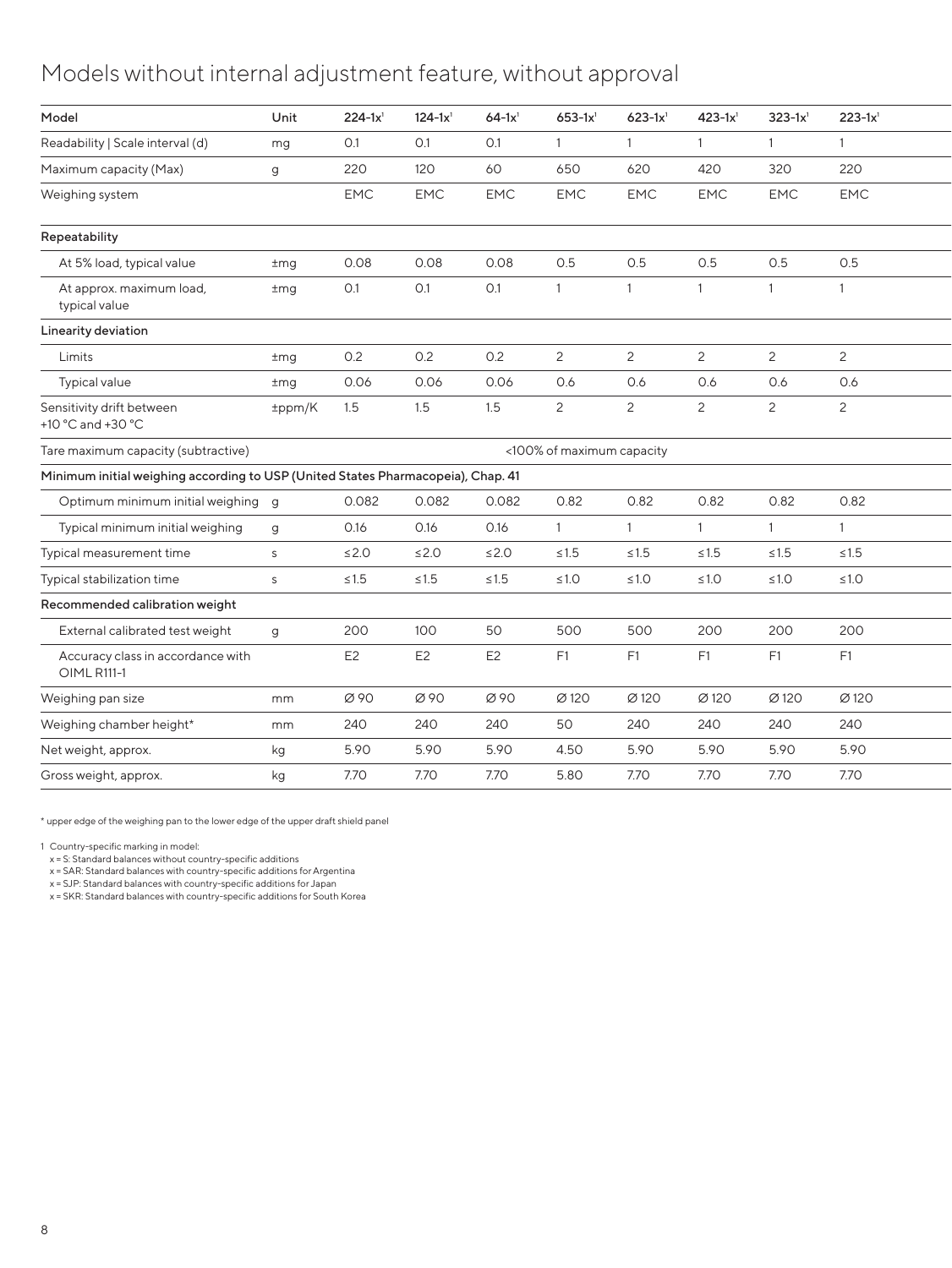| $6202 - 1x^1$            | $4202 - 1x1$     | $3202 - 1x^1$    | $2202 - 1x1$             | $1202 - 1x1$     | $822 - 1x^1$     | $622 - 1x1$               | 8201-1x <sup>1</sup>     | $5201 - 1x^1$    | $2201 - 1x^1$            | 8200-1x1         | $6200 - 1x1$     |
|--------------------------|------------------|------------------|--------------------------|------------------|------------------|---------------------------|--------------------------|------------------|--------------------------|------------------|------------------|
| 10 <sup>°</sup>          | 10 <sup>°</sup>  | 10 <sup>°</sup>  | 10 <sup>°</sup>          | 10 <sup>°</sup>  | 10 <sup>°</sup>  | 10 <sup>°</sup>           | 100                      | 100              | 100                      | 1,000            | 1,000            |
| 6,200                    | 4,200            | 3,200            | 2,200                    | 1,200            | 820              | 620                       | 8,200                    | 5,200            | 2,200                    | 8,200            | 6,200            |
| EMC                      | EMC              | EMC              | Strain<br>gauge          | Strain<br>gauge  | Strain<br>gauge  | Strain<br>gauge           | Strain<br>gauge          | Strain<br>gauge  | Strain<br>gauge          | Strain<br>gauge  | Strain<br>gauge  |
|                          |                  |                  |                          |                  |                  |                           |                          |                  |                          |                  |                  |
| 5                        | 5                | 5                | 5                        | 5                | 5                | 5                         | 50                       | 50               | 50                       | 500              | 500              |
| 10 <sup>°</sup>          | 10 <sup>°</sup>  | $10-10$          | 10 <sup>°</sup>          | 10 <sup>°</sup>  | 10 <sup>°</sup>  | 10 <sup>°</sup>           | 100                      | 100              | 100                      | 1,000            | 1,000            |
| 20                       | 20               | 20               | 20                       | 20               | 20               | 20                        | 300                      | 300              | 300                      | 1,000            | 1,000            |
| 6                        | 6                | 6                | 6                        | 6                | 6                | 6                         | 100                      | 100              | 100                      | 600              | 600              |
| 2                        | 2                | $\overline{2}$   | 3.5                      | 3.5              | 3.5              | 3.5                       | $7^{\circ}$              | $7^{\circ}$      | $7^{\circ}$              | $7^{\circ}$      | $7^{\circ}$      |
|                          |                  |                  |                          |                  |                  | <100% of maximum capacity |                          |                  |                          |                  |                  |
|                          |                  |                  |                          |                  |                  |                           |                          |                  |                          |                  |                  |
| 8.2                      | 8.2              | 8.2              | 8.2                      | 8.2              | 8.2              | 8.2                       | 82                       | 82               | 82                       | 820              | 820              |
| 10 <sup>°</sup>          | 10 <sup>°</sup>  | 10 <sup>°</sup>  | 10 <sup>°</sup>          | 10 <sup>°</sup>  | 10 <sup>°</sup>  | 10 <sup>°</sup>           | 100                      | 100              | 100                      | 1,000            | 1,000            |
| $\leq 1.0$               | $\leq 1.0$       | ≤1.0             | $\leq 1.0$               | ≤1.0             | $\leq 1.0$       | $\leq 1.0$                | $≤1.0$                   | $\leq 1.0$       | $\leq 1.0$               | $\leq 1.0$       | $\leq1.0$        |
| $\leq 0.9$               | $\leq 0.9$       | $\leq 0.9$       | $\leq 0.9$               | $\leq 0.9$       | $\leq$ 0.9       | $\leq 0.9$                | $\leq 0.9$               | $\leq 0.9$       | $\leq 0.9$               | $\leq 0.9$       | $\leq 0.9$       |
|                          |                  |                  |                          |                  |                  |                           |                          |                  |                          |                  |                  |
| 5,000                    | 2,000            | 2,000            | 2,000                    | 1,000            | 500              | 500                       | 5,000                    | 5,000            | 2,000                    | 5,000            | 5,000            |
| F <sub>1</sub>           | F1               | F1               | F <sub>1</sub>           | F1               | F <sub>2</sub>   | F <sub>2</sub>            | F <sub>2</sub>           | F <sub>2</sub>   | F <sub>2</sub>           | F <sub>2</sub>   | F <sub>2</sub>   |
| $182 \times 182$         | $182 \times 182$ | $182 \times 182$ | $182 \times 182$         | $182 \times 182$ | $182 \times 182$ | $182 \times 182$          | $182 \times 182$         | $182 \times 182$ | $182 \times 182$         | $182 \times 182$ | $182 \times 182$ |
|                          |                  |                  |                          |                  |                  | $\overline{\phantom{a}}$  | $\overline{\phantom{a}}$ | $\sim$           | $\overline{\phantom{a}}$ | $\sim$           | $\sim$           |
| $\overline{\phantom{a}}$ | $-$              | $\sim$           | $\overline{\phantom{a}}$ | $\sim$           | $\sim$           |                           |                          |                  |                          |                  |                  |
| 4.60                     | 4.60             | 4.60             | 4.30                     | 4.30             | 4.30             | 4.30                      | 4.30                     | 4.30             | 4.30                     | 4.30             | 4.30             |
| 5.10                     | 5.10             | 5.10             | 5.10                     | 5.10             | 5.10             | 5.10                      | 5.10                     | 5.10             | 5.10                     | 5.10             | 5.10             |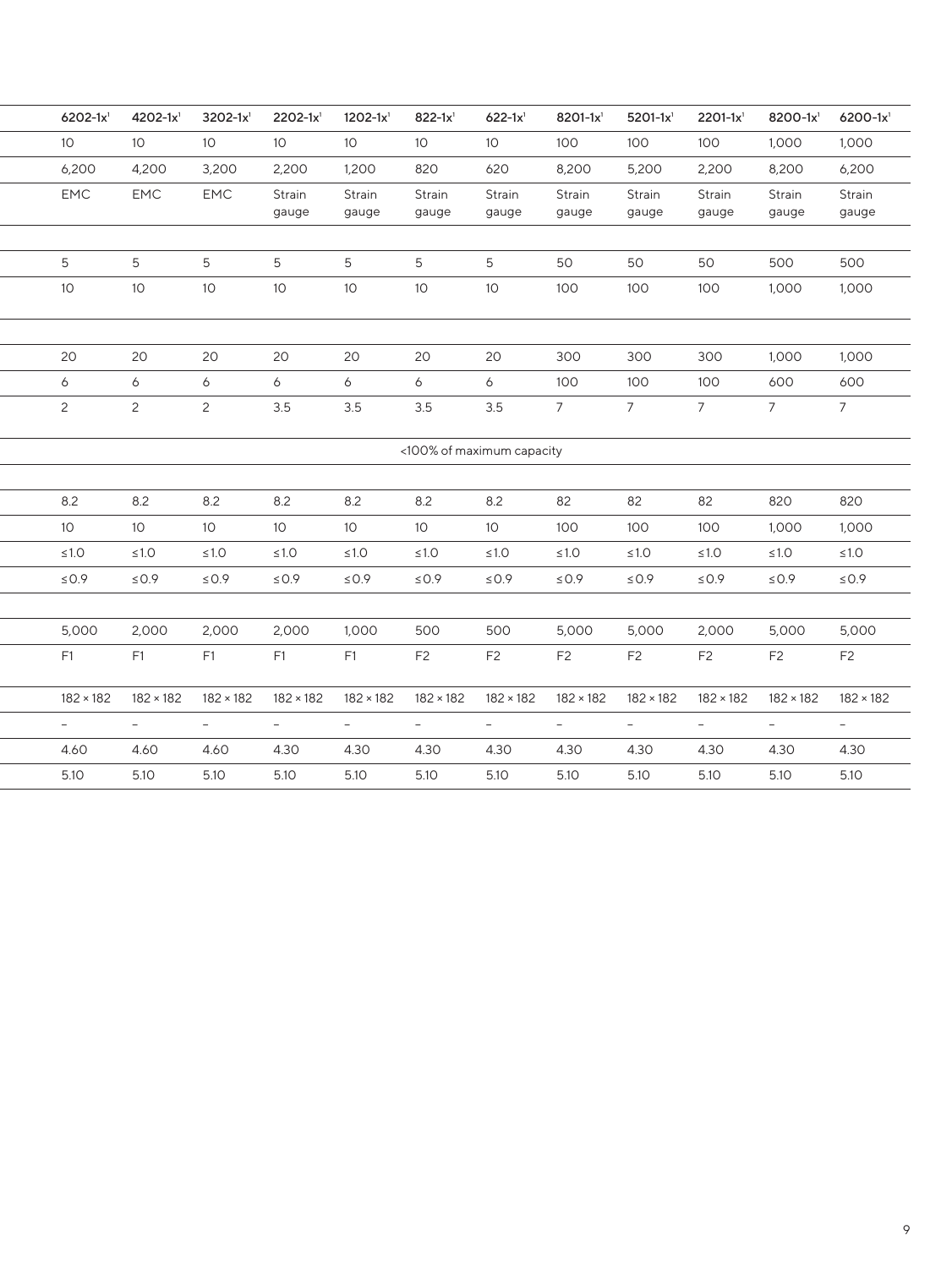# Technical Drawings

Models with a readability of 0.1 mg All dimensions are given in millimeters



Models with a readability of 1 mg All dimensions are given in millimeters

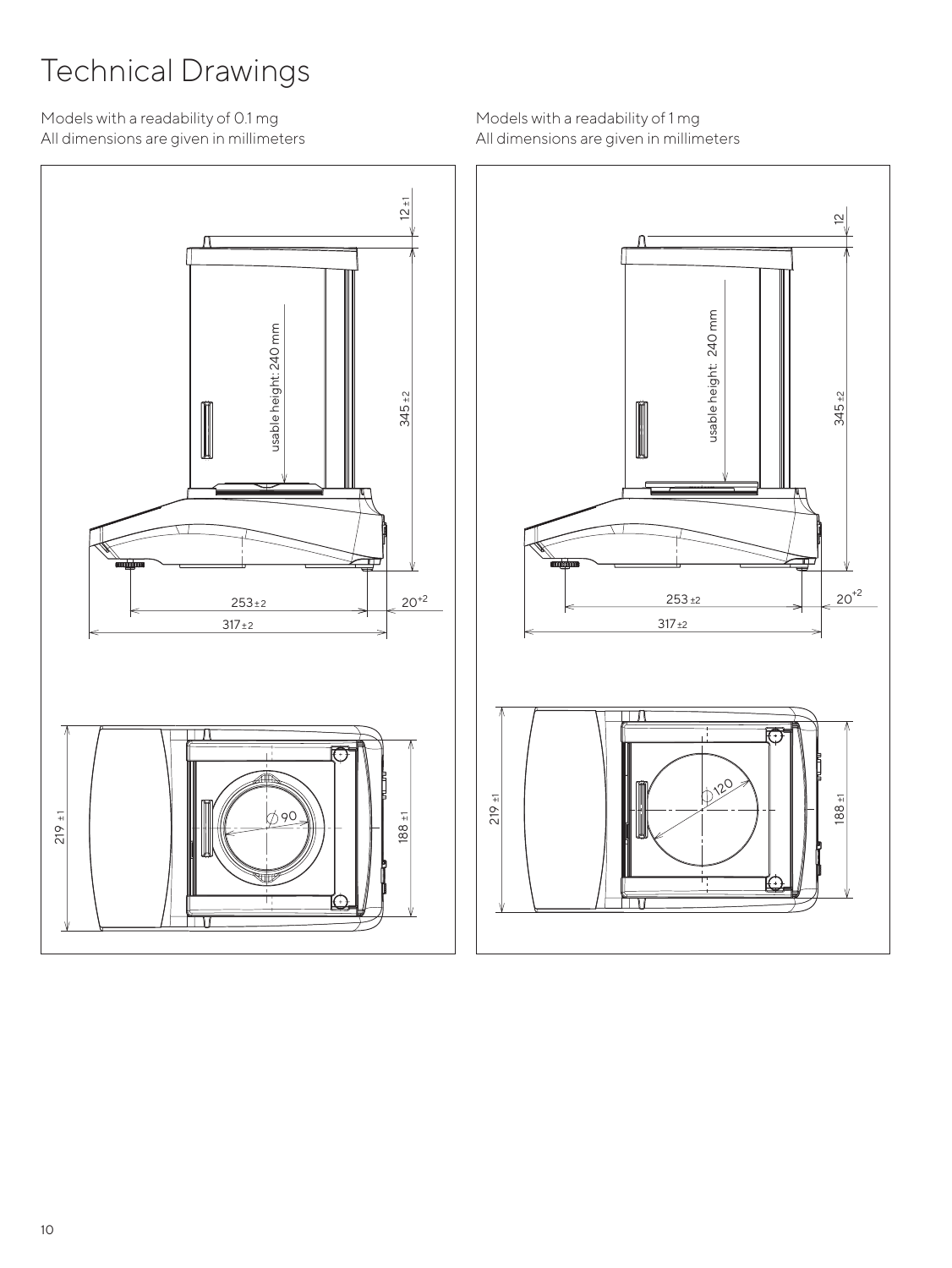

Models with a readability of 1 mg, with round glass shield All dimensions are given in millimeters

Models with a readability of ≥ 10 mg All dimensions are given in millimeters

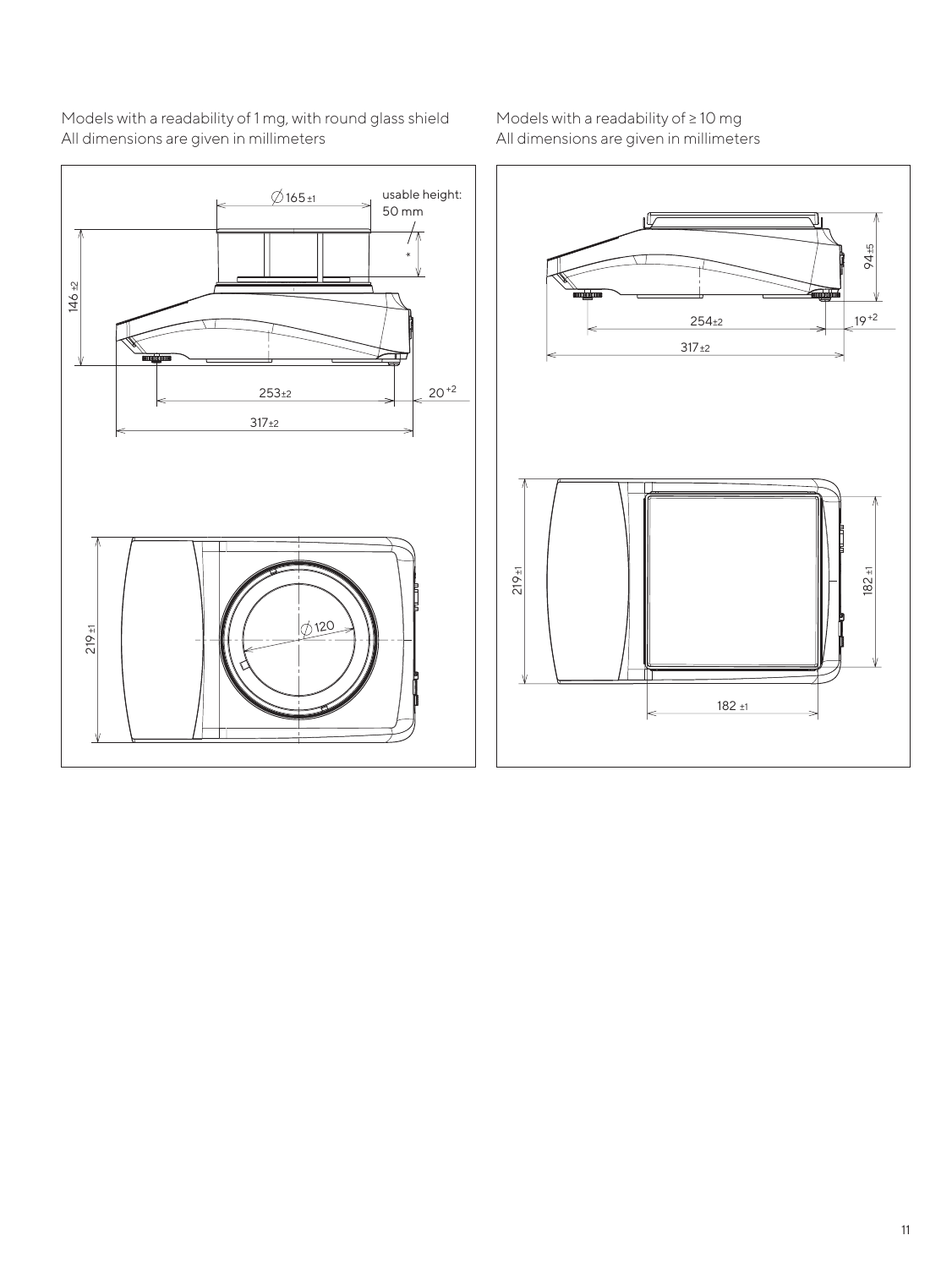## Accessories

These tables contain an excerpt of the accessories that can be ordered. For information on other products, contact Sartorius.

### Balance Accessories

| Item                                                                                             | Quantity | Order number      |
|--------------------------------------------------------------------------------------------------|----------|-------------------|
| Display protection film (set of 5)                                                               |          | YDC10             |
| Shield disk for balances with a<br>readability of 0.1 mg                                         |          | YSP <sub>02</sub> |
| Dust cover for balances with an<br>analytical draft shield                                       |          | 6960BC01          |
| Density determination set for solids and liquids for balances with a readability of 0.1 mg  1 mg |          | YDK03             |
| "Kensington Lock" anti-theft device                                                              |          | YKL01             |
| Pedal button   foot switch                                                                       |          | YFS03             |
| Second display   remote display                                                                  |          | YSD01             |
| Below-balance weighing (not for models in legal metrology)                                       |          |                   |
| Hook M5                                                                                          |          | 69EA0039          |
| Weighing table                                                                                   |          |                   |
| Made from wood with natural stone                                                                |          | YWT09             |
| Made from natural stone, with vibration dampening                                                |          | YWT03             |
| Wall console made from natural stone                                                             |          | YWT04             |
|                                                                                                  |          |                   |

#### Printer and Accessories for Data Communication

| Item                                                                      | Quantity         | Order number   |
|---------------------------------------------------------------------------|------------------|----------------|
| Thermal printer (USB-B)                                                   |                  | YDP40          |
| Thermal transfer printer (USB-B, RS232)                                   |                  | YDP30          |
| Dot matrix printer (RS232)*                                               |                  | YDP20-OCE      |
| Data cable USB-C > USB-B (> YDP30, YDP40)                                 | 1.5 <sub>m</sub> | YCC-USB-C-B    |
| Data cable USB-C > USB-A (> PC)                                           | 1.5 <sub>m</sub> | YCC-USB-C-A    |
| Data cable RS232 (9-pin) > USB-A (> PC)                                   | 1.5 <sub>m</sub> | YCC-D09M-USB-A |
| Data cable RS232 (9-pin) male > RS232 (9-pin) male (> YDP30)              | 1.5 <sub>m</sub> | YCC-D09MM      |
| Data cable RS232 (9-pin) male > RS232 (9-pin) female (> YDP20-OCE, YSD01) | 1.5 <sub>m</sub> | YCC-D09MF      |
| Y-adapter RS232 (9-pin) male > 2x RS232 (9-pin) female                    | 0.5 <sub>m</sub> | YCC-D09M-2D09F |

\*additional power supply e.g. YEPS01-PS4 or YEPS01-PS5 is required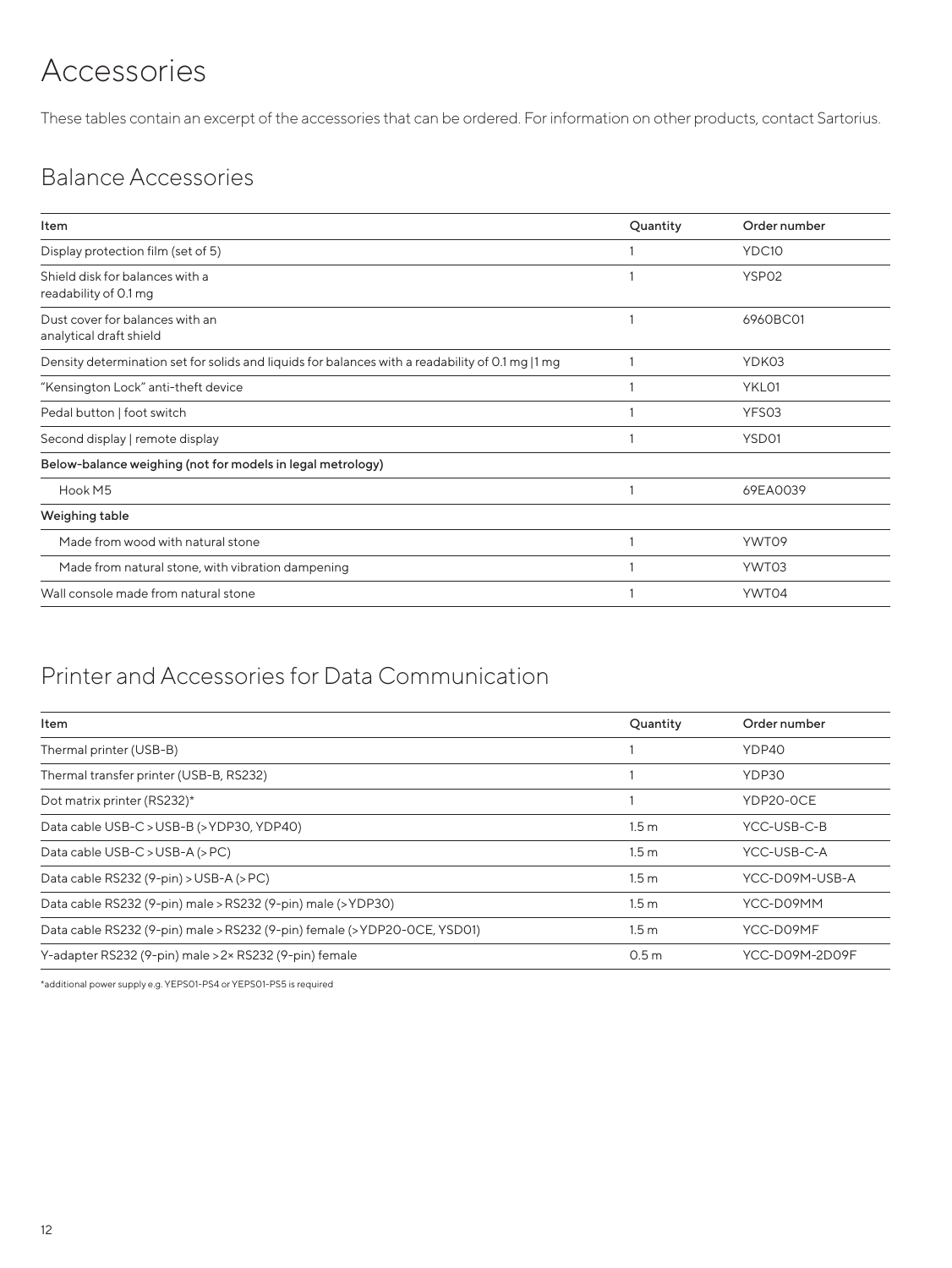## External Calibration and Adjustment Weights

| <b>BCE</b> model   | Weight           | Accuracy class | Quantity | Order number |
|--------------------|------------------|----------------|----------|--------------|
| 224                | 200 <sub>g</sub> | E <sub>2</sub> |          | YCW522-AC-02 |
| 124                | 100 <sub>g</sub> | E <sub>2</sub> |          | YCW512-AC-02 |
| 64                 | 50 g             | E <sub>2</sub> |          | YCW452-AC-02 |
| 653   623          | 500 g            | F1             |          | YCW553-AC-02 |
| 423   323   223    | 200 <sub>g</sub> | F1             |          | YCW523-AC-02 |
| 6202               | 5,000 g          | F1             |          | YCW653-AC-02 |
| 4202   3202   2202 | 2,000 g          | F1             |          | YCW623-AC-02 |
| 1202               | 1,000g           | F <sub>1</sub> |          | YCW613-AC-02 |
| 822   622          | 500 g            | F <sub>2</sub> |          | YCW554-AC-02 |
| 8201   5201        | 5,000 g          | F <sub>2</sub> |          | YCW654-AC-02 |
| 2201               | 2,000 g          | F <sub>2</sub> |          | YCW624-AC-02 |
| 8200   6200        | 5,000 g          | F <sub>2</sub> |          | YCW654-AC-02 |